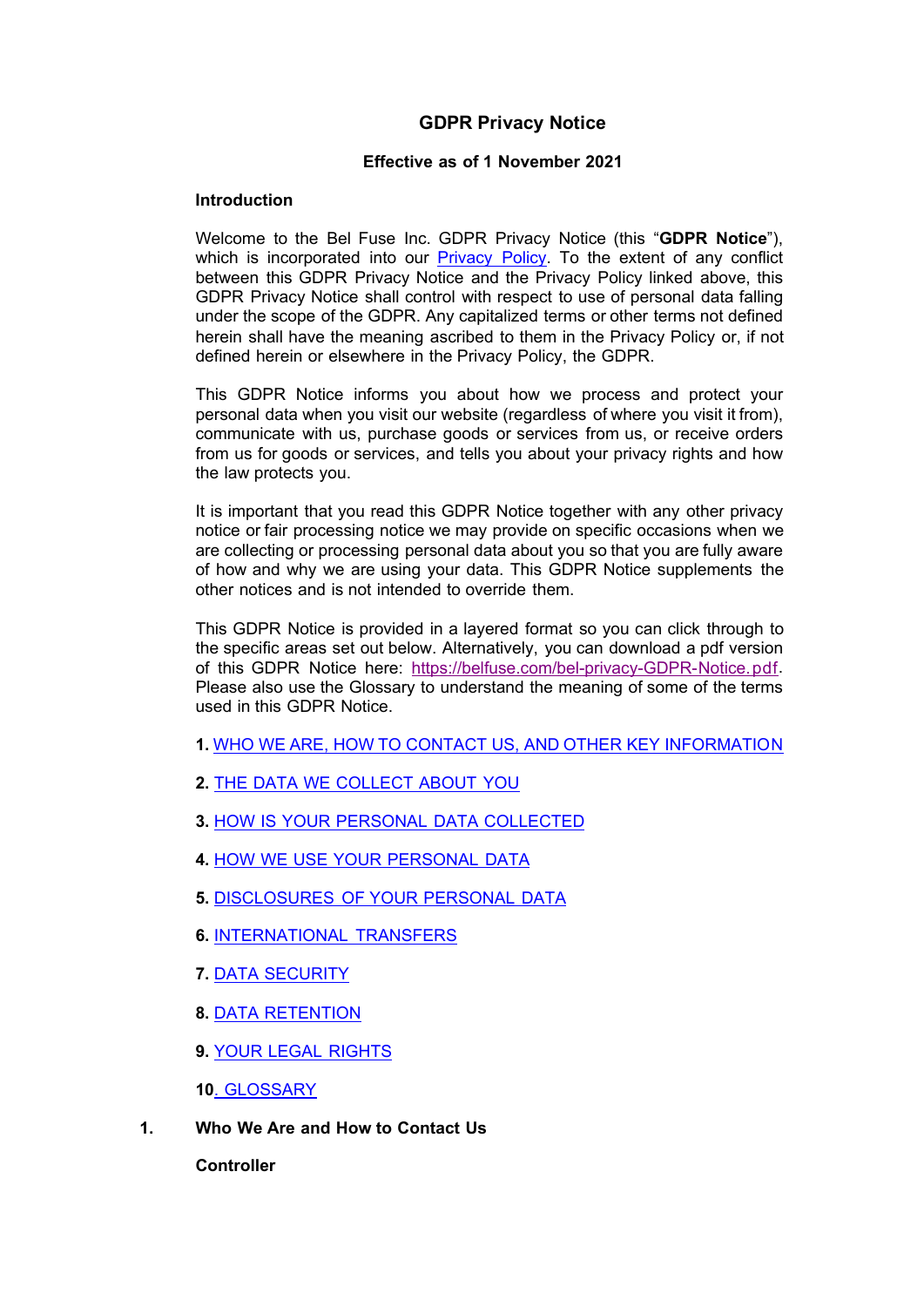Bel Fuse Inc. is made up of different legal entities, each of which may control your data from time to time. This GDPR Notice is issued on behalf of Bel Fuse Inc.'s wholly-owned affiliates, so when we mention "**Bel Fuse**," "**we**," "**us**," or "**our**" in this GDPR Notice, we are referring to the relevant company responsible for processing your data unless stated otherwise.

The Bel Fuse Inc. group of companies is headquartered in the USA with operations around the world. For more information about the Bel Fuse Inc. group, please see [www.belfuse.com.](http://www.belfuse.com/)

We have appointed Data Protection Leads within our various affiliates who are responsible for overseeing questions in relation to this GDPR Notice. If you have any questions about this privacy notice, including any requests to exercise [your legal rights,](#page-11-1) please contact the appropriate Data Protection Lead (e.g., as applicable, the Data Protection Lead in your member state) using the details set out below:

#### **Contact details: Czech Republic**

Our full details for the Czech Republic are:

Full name of legal entity: BEL STEWART S.R.O.

Name of Data Protection Lead: Marcel Filipek

Email address: [privacy.dca@psbel.com](mailto:privacy.dca@psbel.com)

Postal address: NA BOJISTI 2, PRAGUE 2, 120 00, CZECH REPUBLIC

#### **Contact details: Germany**

Our full details for Germany are:

Full name of legal entity: Bel Stewart GmbH

Name of Data Protection Lead: Marcel Filipek

Email address: [privacy.dca@psbel.com](mailto:privacy.dca@psbel.com)

Postal address: Amelia-Mary-Earhart-Straße 8, 60549 Frankfurt am Main, GERMANY

#### **Contact details: Italy**

Our full details for Italy are:

Full name of legal entity: BEL POWER EUROPE SRL

Name of Data Protection Lead: Marcel Filipek

Email address: [privacy.dca@psbel.com](mailto:privacy.dca@psbel.com)

Postal address: VIA RESEGONE, 28 CAMPARADA (MB) IT-20857, ITALY.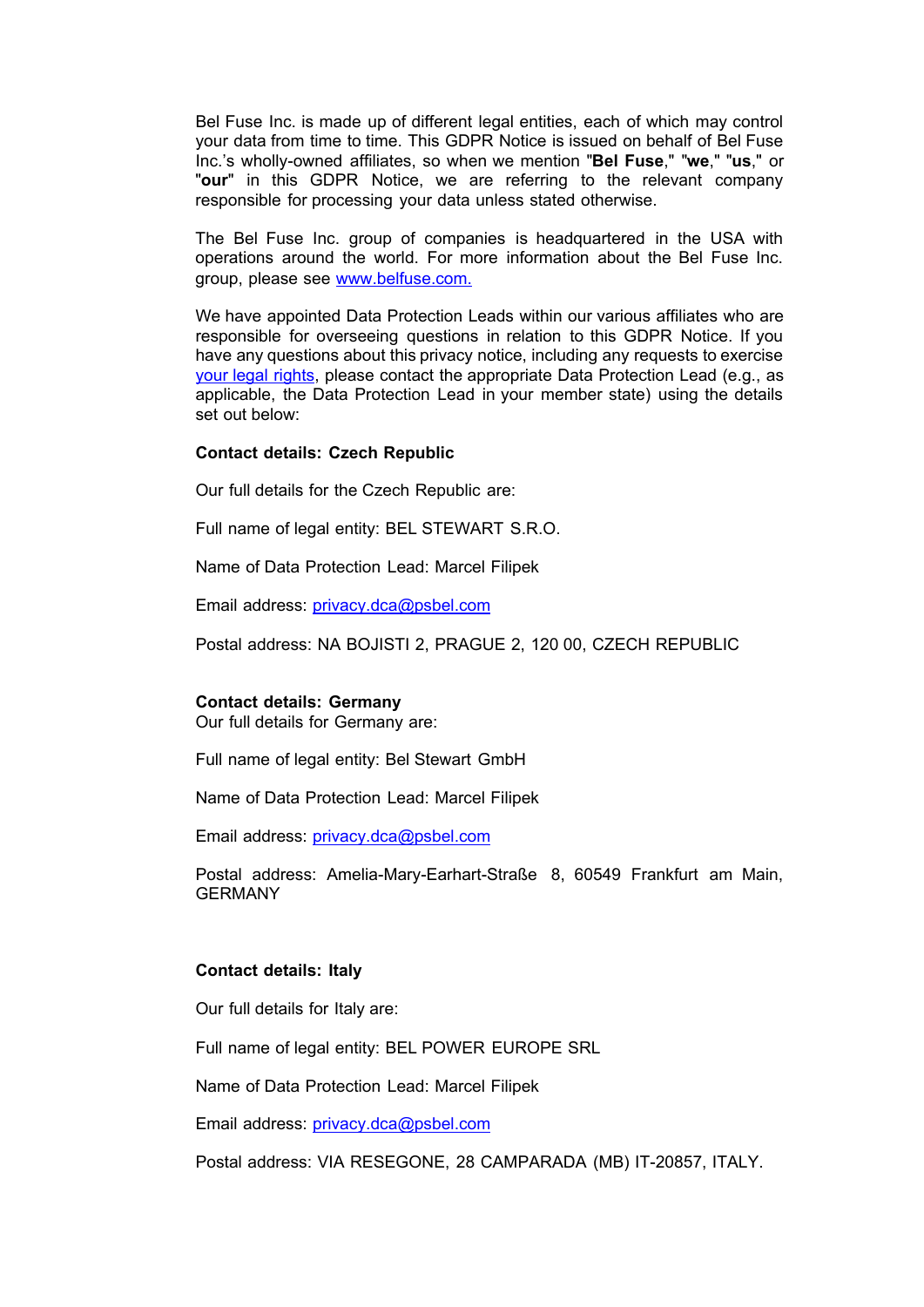### **Contact details: Ireland**

Our full details for Ireland are: Full name of legal entity: Bel Power Solutions Ireland Limited Name of Data Protection Lead: Cristina Birdthistle Email address: [privacy.lim@psbel.com](mailto:privacy.lim@psbel.com) Postal address: City Gate House, Raheen business park, Limerick, Ireland

### **Contact details: Slovakia**

Our full details for Slovakia are: Full name of legal entity: Bel Power Solutions s.r.o. Name of Data Protection Lead: Marcel Filipek Email address: [privacy.dca@psbel.com](mailto:privacy.dca@psbel.com) Postal address: Areal ZTS 924, 018 41 Dubnica nad Vahom, Slovakia

### **Contact details: United Kingdom**

Our full details for the United Kingdom are: Full name of legal entity: Cinch Connectors Limited Name of Data Protection Lead: David Campbell Email address: [privacy.wrk@cinch.com](mailto:privacy.wrk@cinch.com)

Postal address: Shireoaks Road, Worksop, Nottinghamshire, S80 3HA

Full name of legal entity: Cinch Connectivity Solutions Limited Name of Data Protection Lead: Donna Morris Email address: [privacy.cfd@cinch.com](mailto:privacy.cfd@cinch.com)

Postal address: 11 Bilton Road, Chelmsford, Essex, CM1 2UP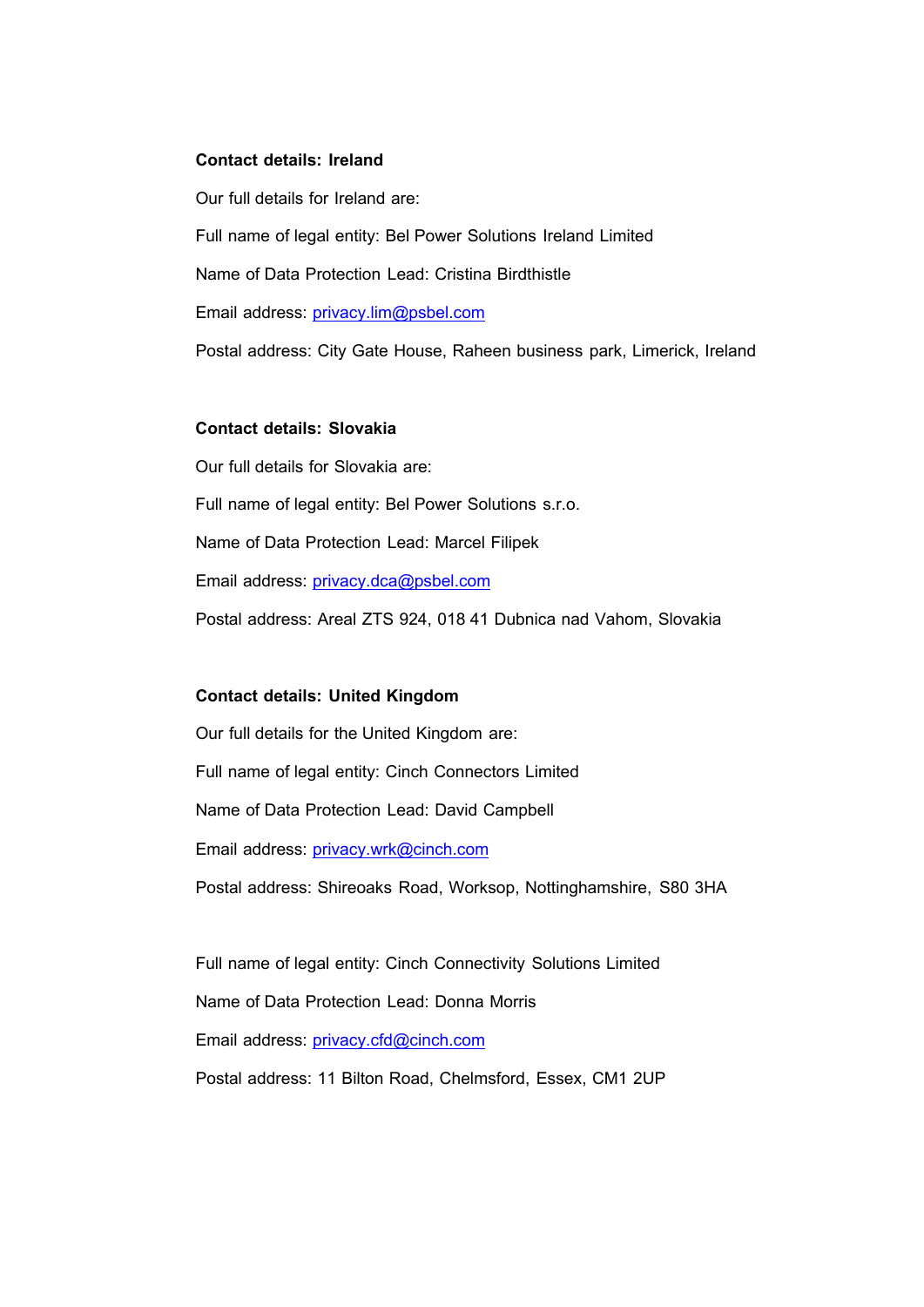# **Right to Lodge Complaint With A Supervisory Authority**

You have the right to lodge a complaint at any time with the appropriate supervisory authority (also referred to as "data protection authorities"). Contact details for EU supervisory authorities can be found at: [http://ec.europa.eu/justice/data-protection/bodies/authorities/index\\_en.htm.](http://ec.europa.eu/justice/data-protection/bodies/authorities/index_en.htm)

We would, however, appreciate the chance to deal with your concerns before you lodge such complaint, so please contact us in the first instance.

# **Third-Party Links**

Our website may include links to third-party websites, plug-ins and applications. Clicking on those links or enabling those connections may allow third parties to collect or share data about you. We do not control these third-party websites and are not responsible for their privacy statements. When you leave our website, we encourage you to read the privacy notice of every website you visit.

## **Children**

Please note that out website, products, and services are not intended for children and we do not knowingly collect data about children.

## **Updates to this GDPR Notice**

If, in the future, we intend to process your personal data for a purpose other than that which it was collected, we will provide you with information on that purpose and any other relevant information at a reasonable time prior to such processing. After such time, the relevant information relating to such processing activity will be revised or added appropriately within this GDPR Notice, and the "Effective Date" at the top of this page will be updated accordingly.

# <span id="page-3-0"></span>**2. The data we collect about you**

Personal data under the GDPR, means any information relating to an identified or identifiable individual. It does not include "anonymized" data, where certain data has been removed in such a way that the individual is no longer identifiable.

We may collect, use, store, and transfer different categories of personal data about you which we have grouped together as follows:

- **Identity Data** includes first name, last name, and title.
- **Contact Data** includes billing address, delivery address, email address and telephone numbers.
- **Financial Data** includes bank account and payment card details.
- **Transaction Data** includes details about payments to and from you and other details of products and services you have purchased from us.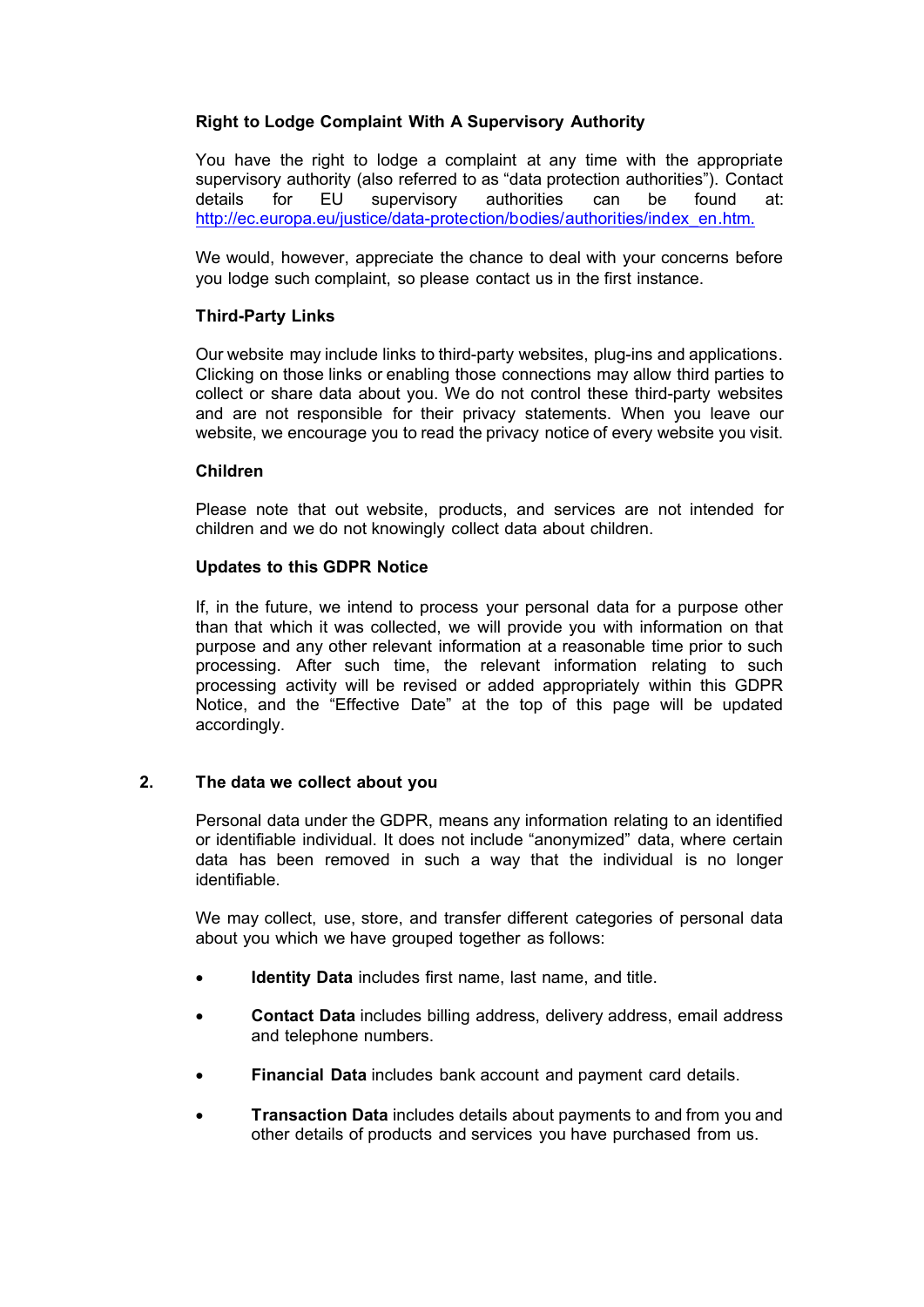- **Technical Data** includes internet protocol (IP) address, browser type and version, time zone setting and location, browser plug-in types and versions, operating system and platform, and other technology on the devices you use to access our website.
- **Profile Data** includes purchases or orders made by you, your interests, preferences, feedback, and survey responses.
- **Usage Data** includes information about how you use our website, products, and services.
- **Marketing and Communications Data** includes your preferences in receiving marketing from us and our third parties and your communication preferences.

We also collect, use and share **Aggregated Data** such as statistical or demographic data for any purpose. Aggregated Data may be derived from your personal data but is not considered personal data when it does **not** directly or indirectly reveal your identity. For example, we may aggregate your Usage Data to calculate the percentage of users accessing a specific website feature. However, if we combine or connect Aggregated Data with your personal data so that it can directly or indirectly identify you, we treat the combined data as personal data which will be used in accordance with this GDPR Notice.

We do not collect any **Special Categories of Personal Data** about you (this includes details about your race or ethnicity, religious or philosophical beliefs, sex life, sexual orientation, political opinions, trade union membership, information about your health and genetic and biometric data) nor do we collect any information about criminal convictions and offences.

# **If you fail to provide personal data**

Where we need to collect personal data by law, or under the terms of a contract we have with you, and you fail to provide that data when requested, we may not be able to perform the contract we have or are trying to enter into with you (for example, to provide you with goods or services). In this case, we may have to cancel a product or service you have with us but we will notify you if this is the case at the time.

### <span id="page-4-0"></span>**3. How is your personal data collected?**

We use different methods to collect data from and about you, including through:

- **Direct interactions.** You may give us your Identity, Contact, Financial, Transaction, and Marketing and Communication Data by filling in forms or by corresponding with us by post, phone, email, or otherwise. This includes personal data you provide when you:
	- apply for our products or services;
	- subscribe to our service or publications;
	- contact us for technical or sales support;
	- request marketing to be sent to you;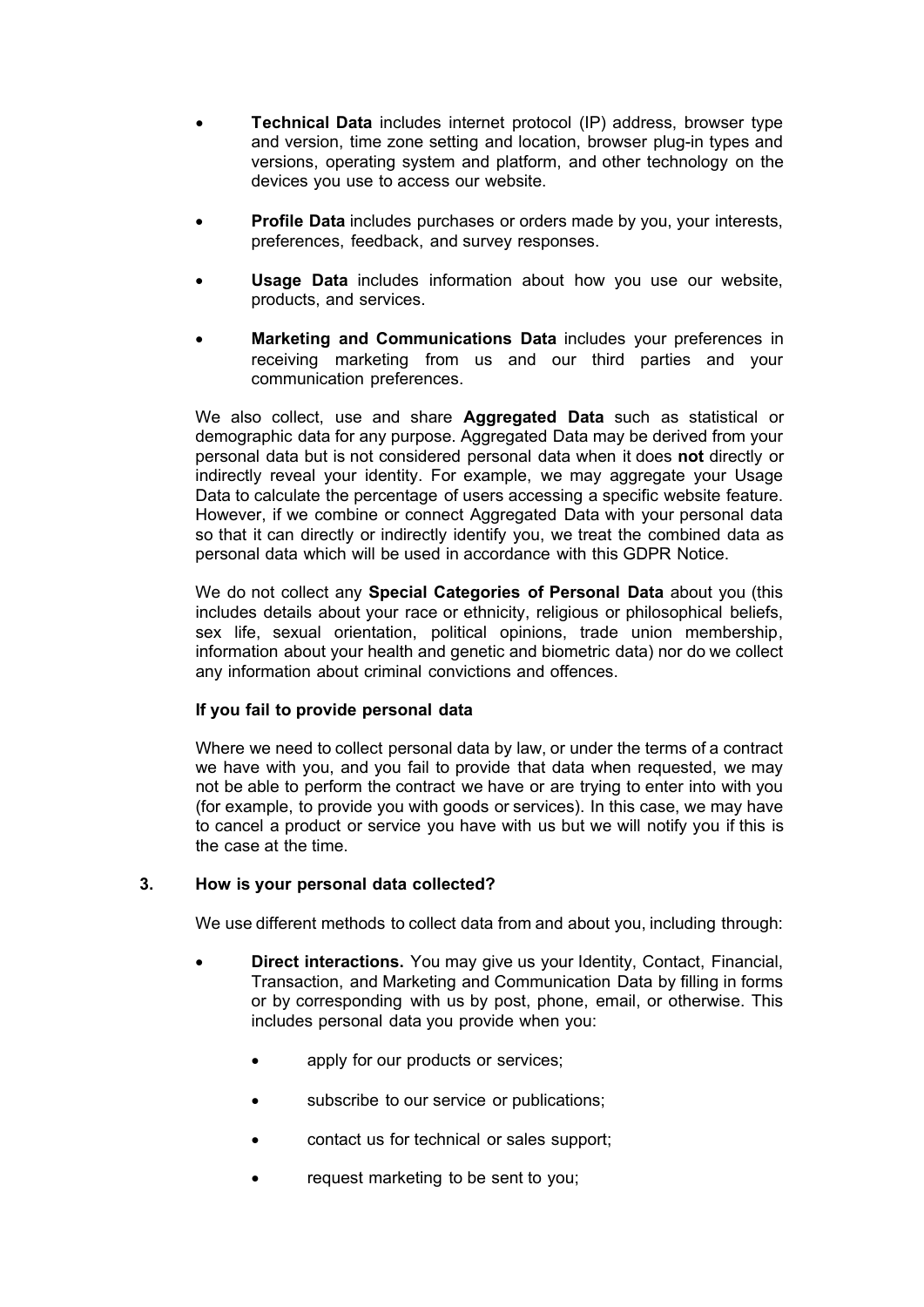- enter a promotion or survey; or
- give us some feedback.
- **Automated technologies or interactions.** As you interact with our website, we may automatically collect Technical Data about your equipment, browsing actions, and patterns. We collect this personal data primarily by using cookies, pixel tags, and server logs.

You can set your browser to refuse all or some browser cookies, or to alert you when websites set or access cookies. If you disable or refuse cookies, please note that some parts of our website may become inaccessible or not function properly.

- **Third parties or publicly available sources.** We may receive personal data about you from various third parties and public sources as set out below:
	- Technical Data from analytics providers, such as Google based outside the European Economic Area (the "**EEA**") and the United Kingdom;
	- Contact and Transaction Data from providers of technical, fulfilment, and delivery services based inside and outside the EEA and the United Kingdom.
	- Identity, Contact, Financial, Profile, Usage, Transaction, and Marketing and Communication Data from third party agents or distributors based inside and outside the EEA and the United Kingdom.
	- Identity and Contact Data from publicly availably sources such as Companies House based inside the EEA and the United Kingdom.

### <span id="page-5-0"></span>**4. How we use your personal data**

Most commonly, we will use your personal data in the following circumstances:

- Where we need to perform the contract we are about to enter into or have entered into with you.
- Where it is necessary for our legitimate interests (or those of a third party) and your interests and fundamental rights do not override those interests.
- Where we need to comply with a legal or regulatory obligation.

Click [here](#page-11-1) to find out more about the types of lawful basis that we will rely on to process your personal data.

### **Purposes for which we will use your personal data**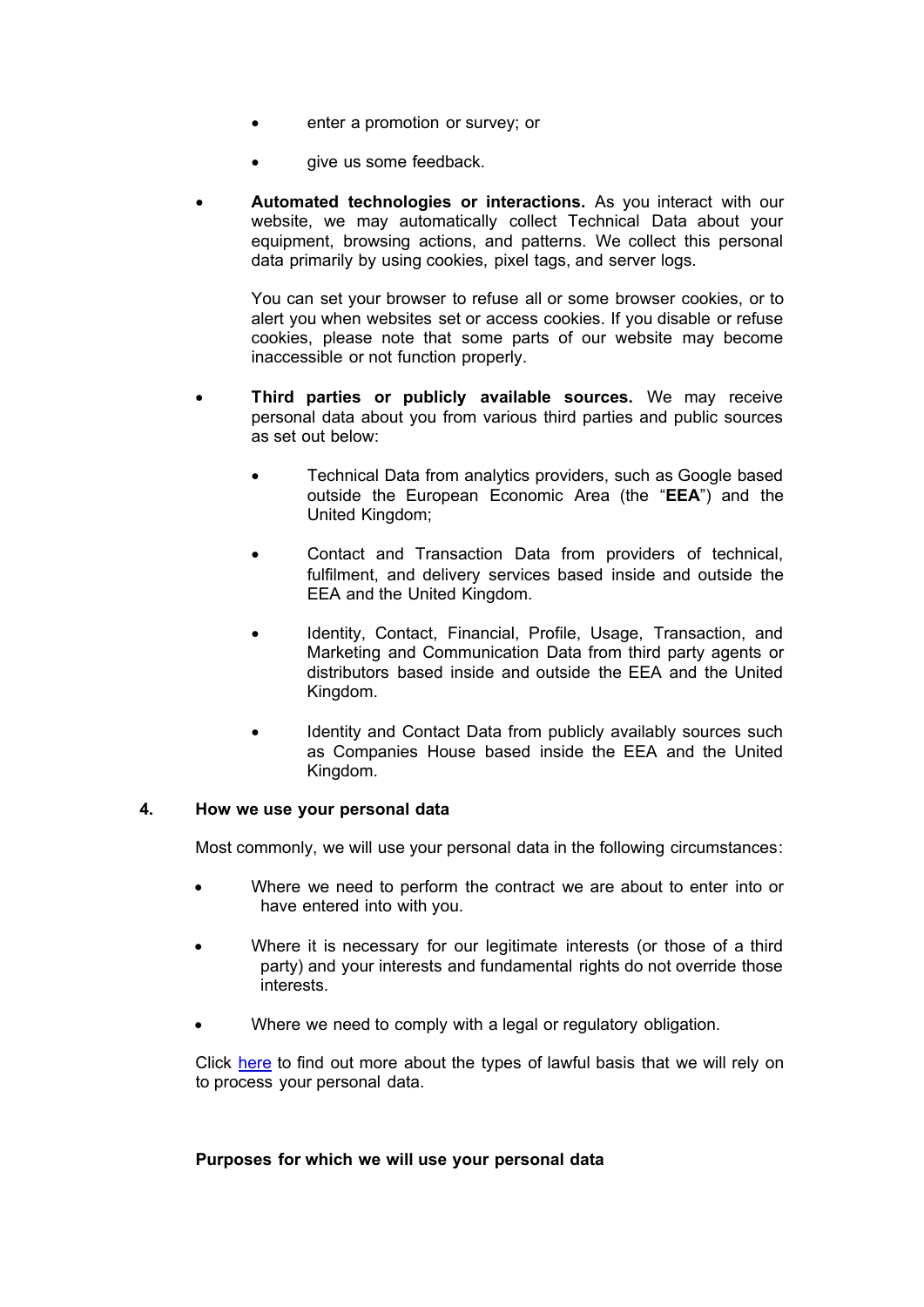We have set out below, in a table format, a description of all the ways we plan to use your personal data, and which of the legal bases we rely on to do so. Where appropriate, we have also identified what our legitimate interests are.

Note that we may process your personal data for more than one lawful ground depending on the specific purpose for which we are using your data. Please contact us if you need details about the specific legal ground we are relying on to process your personal data where more than one ground has been set out in the table below.

| <b>Purpose/Activity</b>                                                                                                                                                              | Type of data                                                    | Lawful<br>basis<br>for<br>including<br>processing<br>basis<br>legitimate<br>of<br>interest                                                                                                            |
|--------------------------------------------------------------------------------------------------------------------------------------------------------------------------------------|-----------------------------------------------------------------|-------------------------------------------------------------------------------------------------------------------------------------------------------------------------------------------------------|
| To register you as a new<br>customer                                                                                                                                                 | (a) Identity<br>(b) Contact                                     | Performance of a contract<br>with you                                                                                                                                                                 |
| To process and deliver<br>your order including:<br>(a) Manage payments,<br>fees, and charges<br>(b) Collect and recover<br>money owed to us                                          | (a) Identity<br>(b) Contact<br>(c) Financial<br>(d) Transaction | Performance<br>of<br>(a)<br>а<br>contract with you<br>(b) Necessary for<br>our<br>legitimate<br>interests<br>(to<br>recover debts due to us)                                                          |
| To place orders with you<br>including:<br>(a) Manage payments,<br>fees, and charges<br>(b) Reconcile invoices<br>(c)<br>Obtain<br>goods<br>or<br>services<br>we<br>have<br>purchased | (a) Identity<br>(b) Contact<br>(c) Financial<br>(d) Transaction | (a) and (c) Performance of<br>a contract with you<br>(b) Necessary for<br>our<br>legitimate interests<br>(to<br>ensure accurate payment<br>goods<br>obtain<br>and<br>or<br>services we have paid for) |
| Notifying you<br>about<br>changes to our terms or<br>privacy policy                                                                                                                  | (a) Identity<br>(b) Contact<br>(c) Profile                      | (a) Performance<br>of<br>a<br>contract with you and as<br>necessary to comply with<br>legal<br>obligation<br>our<br>to<br>provide privacy disclosures                                                 |
| enable<br>To<br>you<br>to<br>complete<br>survey<br>a<br>or<br>enter a promotion                                                                                                      | (a) Identity<br>(b) Contact<br>(c) Profile                      | Necessary<br>for<br>(a)<br>our<br>interests<br>legitimate<br>(to<br>study how customers use<br>our products/services,<br>to<br>develop them, to grow our                                              |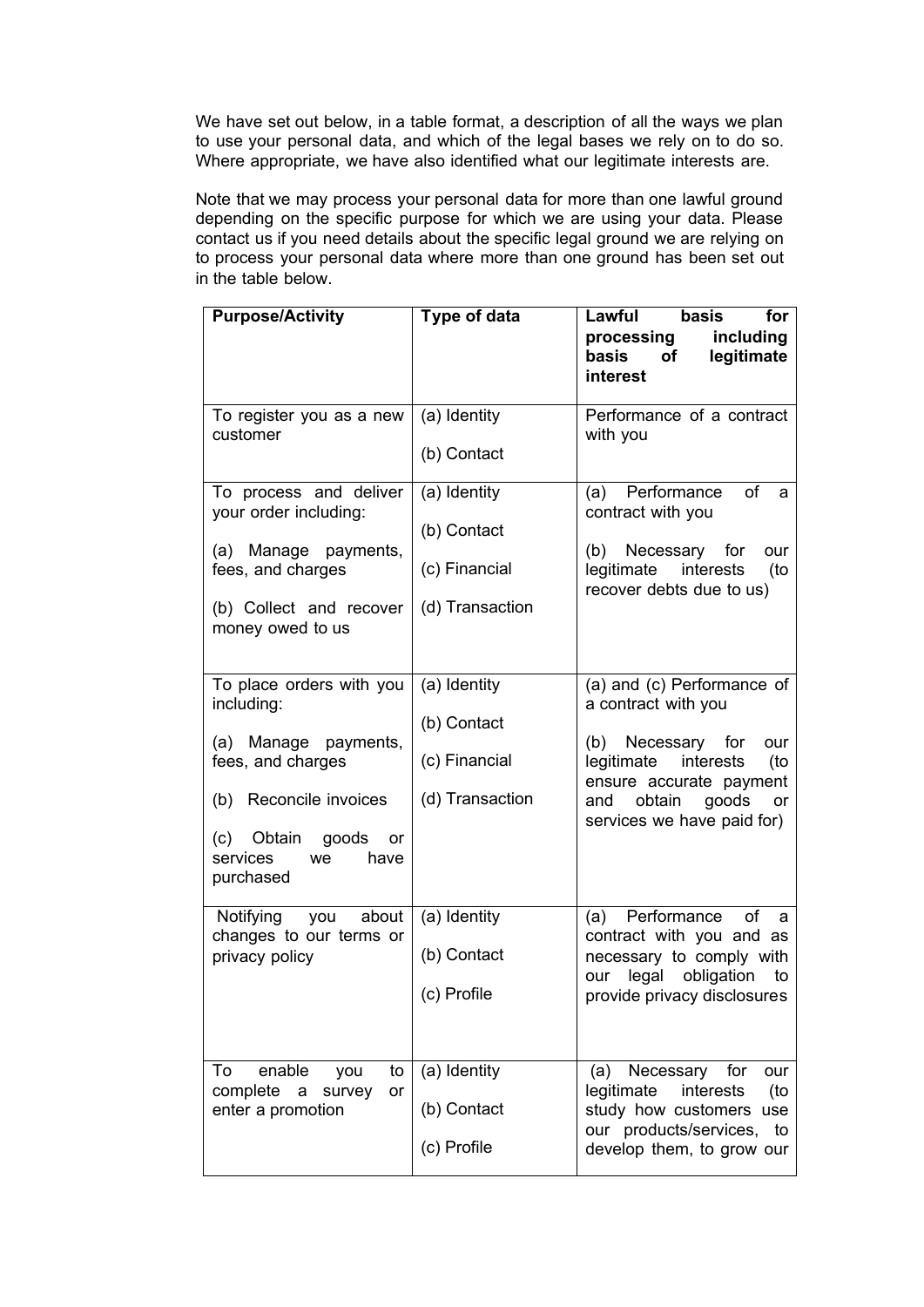|                                                                                                                                                                                                            | (d) Usage                                                                                                       | business and to inform our<br>marketing strategy)                                                                                                                                                                                                                                                                                         |
|------------------------------------------------------------------------------------------------------------------------------------------------------------------------------------------------------------|-----------------------------------------------------------------------------------------------------------------|-------------------------------------------------------------------------------------------------------------------------------------------------------------------------------------------------------------------------------------------------------------------------------------------------------------------------------------------|
|                                                                                                                                                                                                            | (e) Marketing<br>and<br>Communications                                                                          |                                                                                                                                                                                                                                                                                                                                           |
| To administer and protect<br>our business<br>and<br>our<br>(including<br>website<br>troubleshooting,<br>data<br>analysis, testing, system<br>maintenance,<br>support,<br>reporting and hosting of<br>data) | (a) Identity<br>(b) Contact<br>(c) Technical                                                                    | (a) Necessary for<br>our<br>legitimate<br>interests<br>(for<br>running<br>business,<br>our<br>provision of administration<br>and IT services, network<br>security, to prevent fraud<br>and in the context of a<br>business reorganisation or<br>restructuring<br>group<br>exercise)<br>(b) Necessary to comply<br>with a legal obligation |
| deliver relevant<br>To<br>website<br>content<br>and<br>advertisements<br>to<br>you<br>and<br>measure<br>or<br>understand<br>the<br>effectiveness<br>οf<br>the<br>advertising we serve to<br>you            | (a) Identity<br>(b) Contact<br>(c) Profile<br>(d) Usage<br>(e) Marketing and<br>Communications<br>(f) Technical | for<br>Necessary<br>our<br>legitimate<br>(to<br>interests<br>study how customers use<br>our products/services, to<br>develop them, to grow our<br>business and to inform our<br>marketing strategy)                                                                                                                                       |
| To use data analytics to<br>website,<br>improve<br>our<br>products/services,<br>marketing,<br>customer<br>relationships,<br>and<br>experiences                                                             | (a) Technical<br>(b) Usage                                                                                      | for<br>Necessary<br>our<br>legitimate<br>(to<br>interests<br>define types of customers<br>for<br>products<br>our<br>and<br>services,<br>to<br>keep<br>our<br>website<br>updated<br>and<br>to develop<br>relevant,<br>our<br>business, and to inform our<br>marketing strategy)                                                            |
| To make suggestions and<br>recommendations<br>and<br>provide you with technical<br>information<br>sales<br>and<br>about goods or services<br>that may be of interest to<br>you                             | (a) Identity<br>(b) Contact<br>(c) Technical<br>(d) Usage<br>(e) Profile                                        | Necessary<br>for<br>our<br>legitimate<br>interests<br>(to<br>develop<br>our<br>products/services<br>and<br>grow our business)                                                                                                                                                                                                             |
| credit<br>To<br>carry out<br>a<br>check for you                                                                                                                                                            | (a) Identity                                                                                                    | Necessary<br>(a)<br>for<br>our<br>legitimate<br>interests<br>(to                                                                                                                                                                                                                                                                          |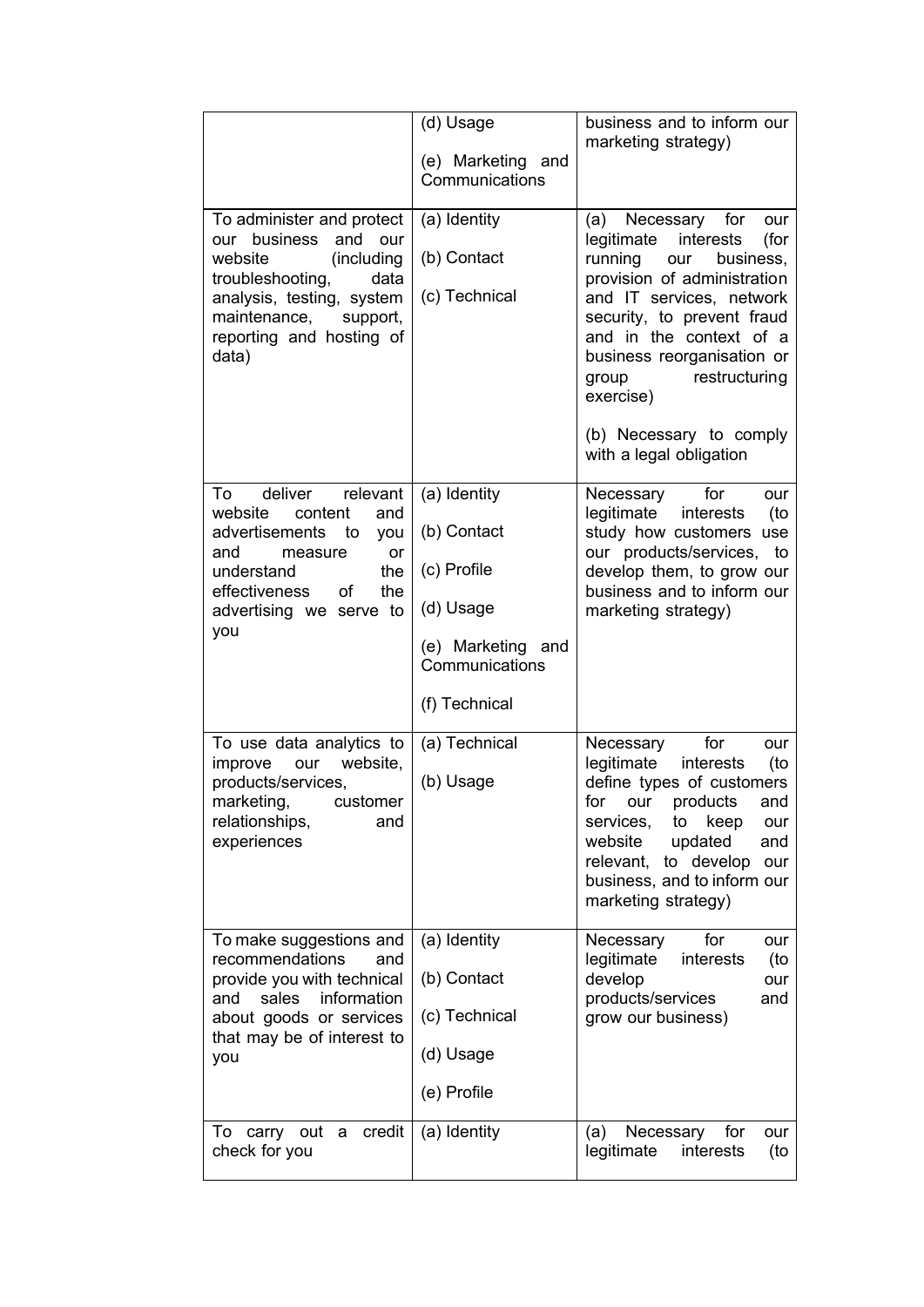| (b) Contact   | confirm you are able to pay<br>for products or services) |
|---------------|----------------------------------------------------------|
| (c) Financial | Performance of a                                         |
|               | Contract with you                                        |

# **Marketing Communications and Opt-Out**

We may use your Identity, Contact, Technical, Usage, and Profile Data to form a view on what we think you may want or need, or what may be of interest to you. This is how we decide which products, services, and offers may be relevant for you (we call this marketing).

You will receive marketing communications from us if you have requested information from us or purchased goods or services from us or if you provided us with your details when you registered for a promotion and, in each case, you have not opted out of receiving that marketing.

We strive to provide you with choices regarding certain personal data uses, particularly around marketing and advertising. You can contact us using the details at the start of the privacy notice or use the email address [privacy@belf.com](mailto:privacy@belf.com) to tell us about your marketing preferences and to opt out of further marketing communications from us. Please note that this opt-out will transactional or administrative emails, such as those regarding a product/service purchase, warranty registration, product/service experience, or other transactions.

# <span id="page-8-0"></span>**5. Disclosures of your personal data**

We may have to share your personal data with the parties set out below for the purposes set out in the table in paragraph 4 above.

- Internal Third Parties as set out in the [Glossary.](#page-11-0)
- External Third Parties as set out in the [Glossary.](#page-11-0)
- Third parties to whom we may choose to sell, transfer, or merge parts of our business or our assets. Alternatively, we may seek to acquire other businesses or merge with them. If a change happens to our business, then the new owners may use your personal data in the same way as set out in this GDPR Notice.

We require all third parties to respect the security of your personal data and to treat it in accordance with the law. We do not allow our third-party service providers to use your personal data for their own purposes and only permit them to process your personal data for specified purposes and in accordance with our instructions.

# <span id="page-8-1"></span>**6. International transfers**

We share your personal data within the Bel Fuse Inc. group. This will involve transferring your data outside the EEA and the United Kingdom.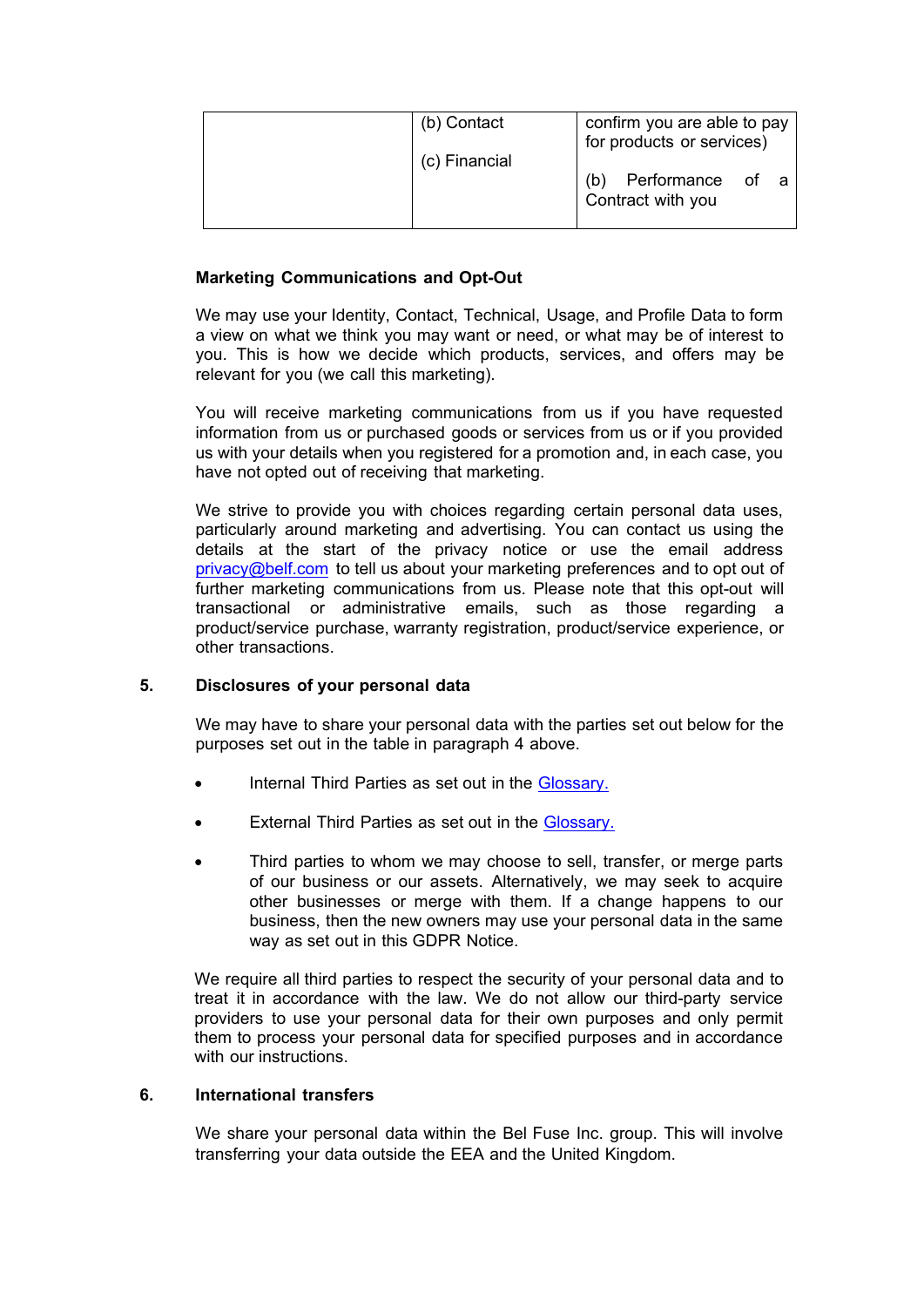Some of our external third parties are based outside the EEA and the United Kingdom so their processing of your personal data will also involve a transfer of data outside the EEA and the United Kingdom.

Whenever we transfer your personal data out of the EEA and the United Kingdom, we ensure a similar degree of protection is afforded to it by ensuring at least one of the following safeguards is implemented:

- We will only transfer your personal data to countries that have been deemed to provide an adequate level of protection for personal data by the European Commission pursuant to Article 45(1).
- We may use [the Standard Contractual Clauses](https://ec.europa.eu/info/law/law-topic/data-protection/data-transfers-outside-eu/model-contracts-transfer-personal-data-third-countries_en) approved by the European Commission, which provide adequate safeguards for the transfer of personal data pursuant to Article 45(9).
- We may transfer data to the US if the data importer is certified to the successor framework to the Privacy Shield, as and when approved by the European Commission and the US Department of Commerce for the transfer of data from the EEA, Switzerland, and the United Kingdom. Please see Bel Fuse Inc.'s Privacy Shield Notice [here.](https://belfuse.com/home/privacy-statement)
- With your consent.

Please contact us if you want further information on the specific mechanism used by us when transferring your personal data out of the EEA and the United Kingdom.

### <span id="page-9-0"></span>**7. Data security**

We have put in place appropriate security measures to prevent your personal data from being accidentally lost, used or accessed in an unauthorised way, altered or disclosed. In addition, we limit access to your personal data to those employees, agents, contractors and other third parties who have a business need to know. They will only process your personal data on our instructions and they are subject to a duty of confidentiality.

We have put in place procedures to deal with any suspected personal data breach and will notify you and any applicable regulator of a breach where we are legally required to do so.

### <span id="page-9-1"></span>**8. Data retention**

# **How long will you use my personal data for?**

We will only retain your personal data for as long as necessary to fulfil the purposes we collected it for, including for the purposes of satisfying any legal, accounting, or reporting requirements.

To determine the appropriate retention period for personal data, we consider the amount, nature, and sensitivity of the personal data, the potential risk of harm from unauthorised use or disclosure of your personal data, the purposes for which we process your personal data and whether we can achieve those purposes through other means, and the applicable legal requirements.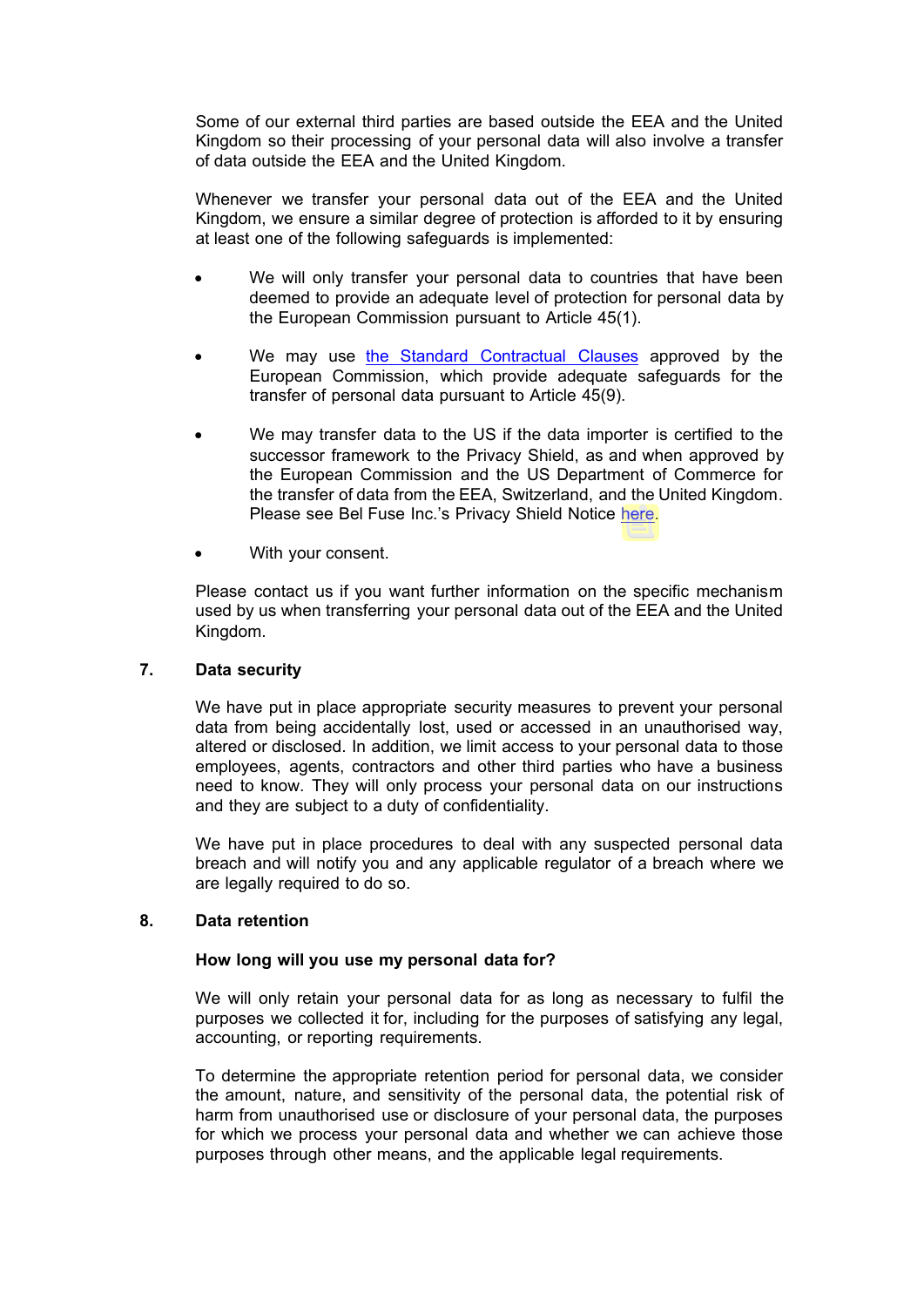By law we have to keep basic information about our customers (including Contact, Identity, Financial and Transaction Data) for six years after they cease being customers for tax purposes.

In some circumstances we may anonymise your personal data (so that it can no longer be associated with you) for research or statistical purposes in which case we may use this information indefinitely without further notice to you.

## <span id="page-10-0"></span>**9. Your legal rights**

Under certain circumstances, you have rights under data protection laws in relation to your personal data. Please click on the links below to find out more about these rights:

- [Request access to your personal data.](#page-12-0)
- [Request correction of your personal data.](#page-12-1)
- [Request erasure of your personal data.](#page-12-2)
- [Object to processing of your personal data.](#page-12-3)
- [Request restriction of processing your personal data.](#page-12-4)
- [Request transfer of your personal data.](#page-12-5)
- [Right to withdraw consent.](#page-12-6)

If you wish to exercise any of the rights set out above, please contact us.

### **No fee usually required**

You will not have to pay a fee to access your personal data (or to exercise any of the other rights). However, we may charge a reasonable fee if your request is clearly unfounded, repetitive, or excessive. Alternatively, we may refuse to comply with your request in these circumstances.

### **What we may need from you**

We may need to request specific information from you to help us confirm your identity and ensure your right to access your personal data (or to exercise any of your other rights). This is a security measure to ensure that personal data is not disclosed to any person who has no right to receive it. We may also contact you to ask you for further information in relation to your request to speed up our response.

### **Time limit to respond**

We try to respond to all legitimate requests within one month. Occasionally it may take us longer than a month if your request is particularly complex or you have made a number of requests. In this case, we will notify you and keep you updated.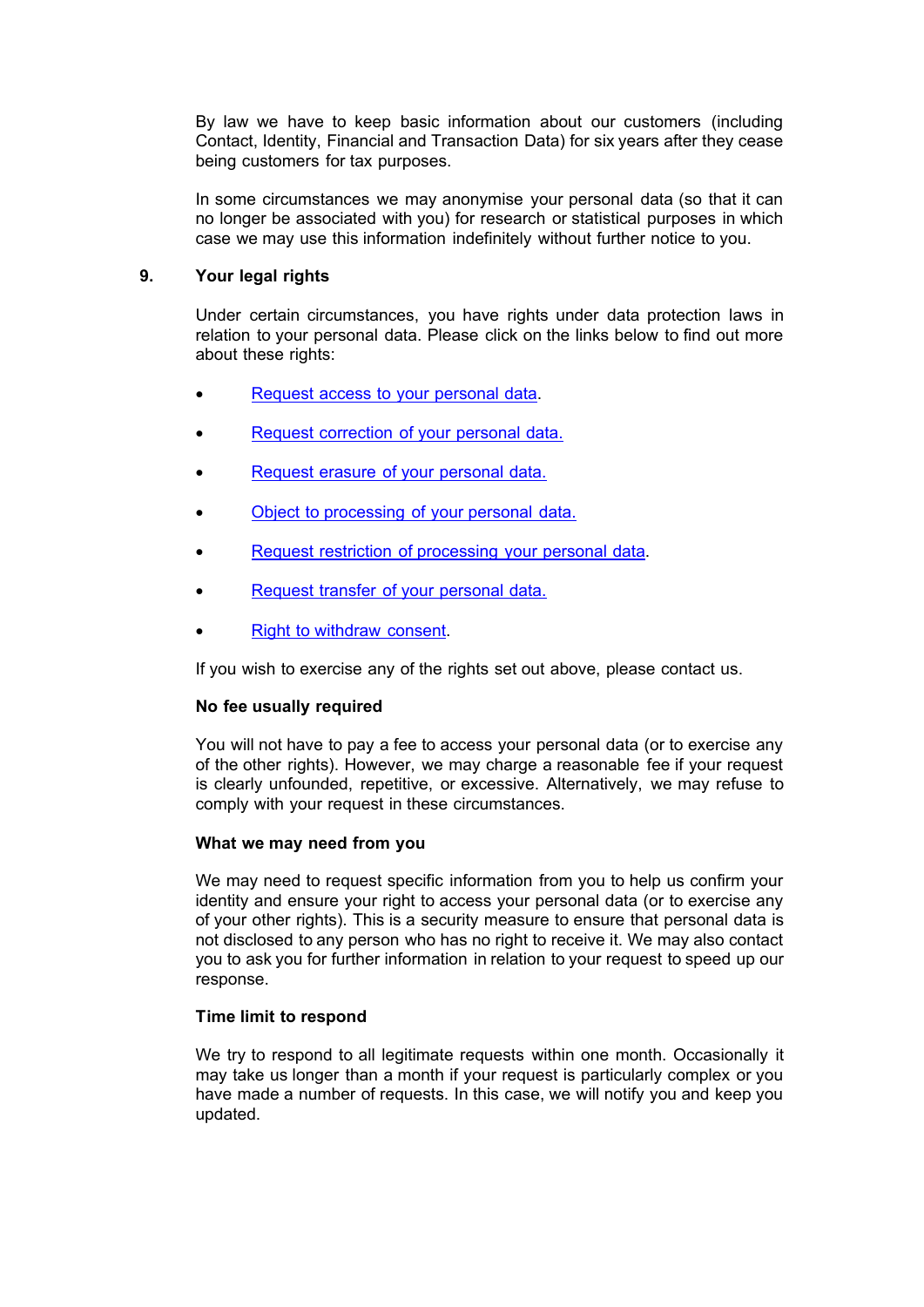### <span id="page-11-0"></span>**10. Glossary**

### **LAWFUL BASIS**

**Legitimate Interest** means the interest of our business in conducting and managing our business to enable us to give you the best service/product and the best and most secure experience. We make sure we consider and balance any potential impact on you (both positive and negative) and your rights before we process your personal data for our legitimate interests. We do not use your personal data for activities where our interests are overridden by the impact on you (unless we have your consent or are otherwise required or permitted to by law). You can obtain further information about how we assess our legitimate interests against any potential impact on you in respect of specific activities by contacting us.

**Performance of Contract** means processing your data where it is necessary for the performance of a contract to which you are a party or to take steps at your request before entering into such a contract.

**Comply with a legal or regulatory obligation** means processing your personal data where it is necessary for compliance with a legal or regulatory obligation that we are subject to.

## **THIRD PARTIES**

### **Internal Third Parties**

Other companies in the Bel Fuse, Inc group, who are based in the USA and provide management, IT, and system administration services and undertake leadership reporting.

### **External Third Parties**

- Service providers based inside and outside the EEA and the United Kingdom who provide IT and system administration services.
- Suppliers of goods and services based inside and outside the EEA and the United Kingdom who provide component goods and services which form part of the goods and services we provide as part of any contract with you.
- Storage and fulfilment providers based inside and outside the EEA and the United Kingdom who provide storage and delivery services.
- Professional advisers including lawyers, bankers, auditors, and insurers based inside and outside the EEA and the United Kingdom who provide consultancy, banking, legal, insurance and accounting services.
- Revenue & Customs, regulators, and other authorities based inside and outside the EEA.

# **YOUR LEGAL RIGHTS**

<span id="page-11-1"></span>You have the right to: